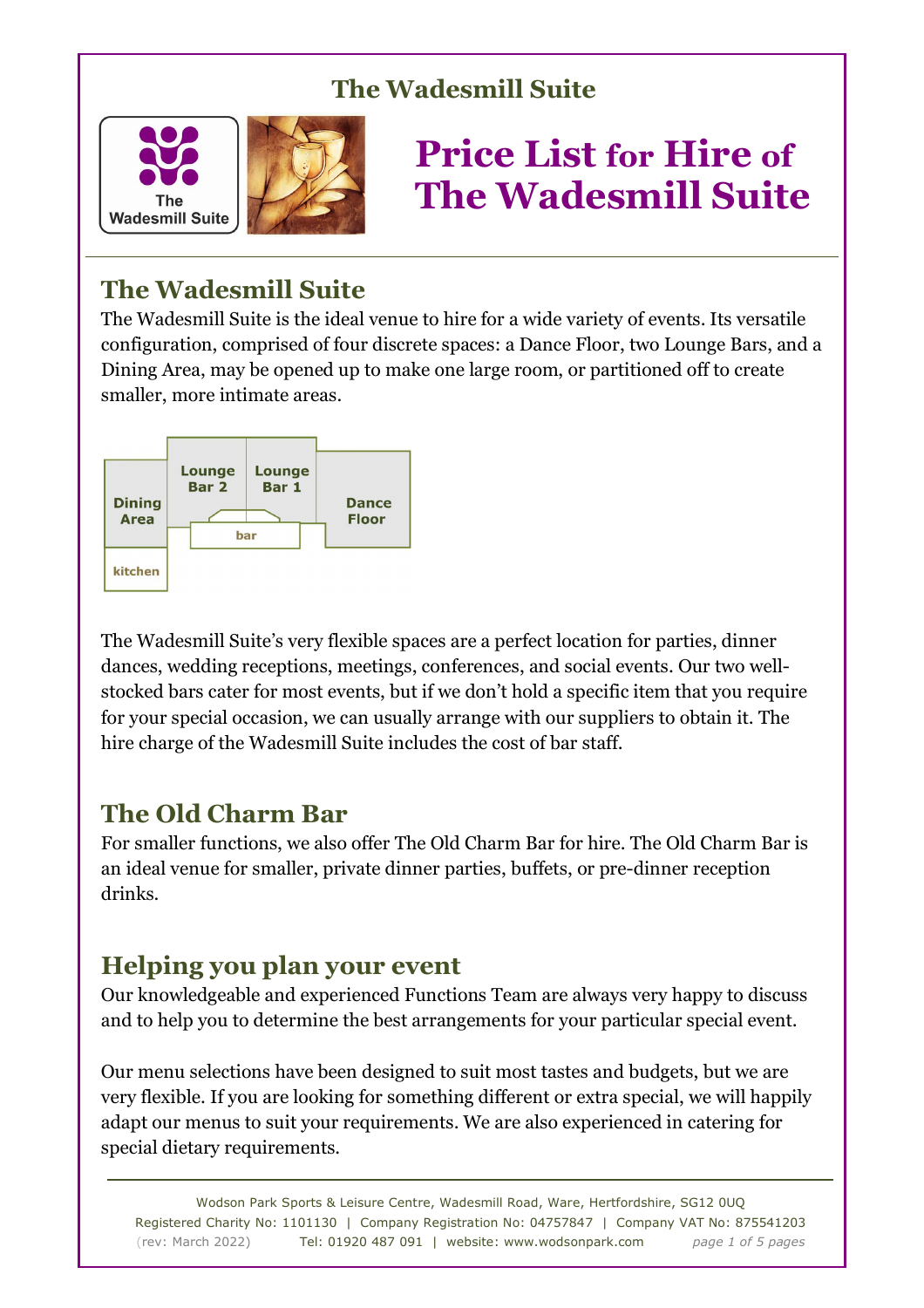



# **PRICE LIST ~ WADESMILL SUITE**

### **Dance Floor and Lounge Bar 1**

Accommodates 150 people for a finger buffet, or 80 people seated.



### **Basic hire of the Dance Floor and Lounge Bar 1**

Tables and chairs will be set out to your specification, but without tablecloths**\***

| <b>Hire Time Period</b>           | <b>Wodson Park</b><br><b>Members</b> | <b>Non - Members</b> |  |
|-----------------------------------|--------------------------------------|----------------------|--|
| 'Evening' $-$ from $5 \text{ pm}$ | £236.00                              | £280.00              |  |
| from Midday                       | £303.00                              | £345.00              |  |
| 'All Day' – from 10 am            | £390.00                              | £425.00              |  |

#### **Hire of the Dance Floor and Lounge Bar 1 with Covered Tables**

Tables and chairs will be set out to your specification, and tables will be laid with linen tablecloths and fine china/glass in accordance with your requirements.

| <b>Hire Time Period</b>           | <b>Wodson Park</b><br><b>Members</b> | <b>Non - Members</b> |  |
|-----------------------------------|--------------------------------------|----------------------|--|
| 'Evening' $-$ from $5 \text{ pm}$ | £310.00                              | £385.00              |  |
| from Midday                       | £375.00                              | £420.00              |  |
| 'All Day' – from 10 am            | £465.00                              | £500.00              |  |

 $*$  Tablecloths may be hired at £11.50 each

#### **Non - Returnable Deposit: £150.00**

**Returnable 'Damage Deposit': £500.00 (returnable, if no damages) Balance: payable no later than 28 days before the date of your Event** 

Wodson Park Sports & Leisure Centre, Wadesmill Road, Ware, Hertfordshire, SG12 0UQ Registered Charity No: 1101130 | Company Registration No: 04757847 | Company VAT No: 875541203 (rev: March 2022) Tel: 01920 487 091 | website: www.wodsonpark.com *page 2 of 5 pages*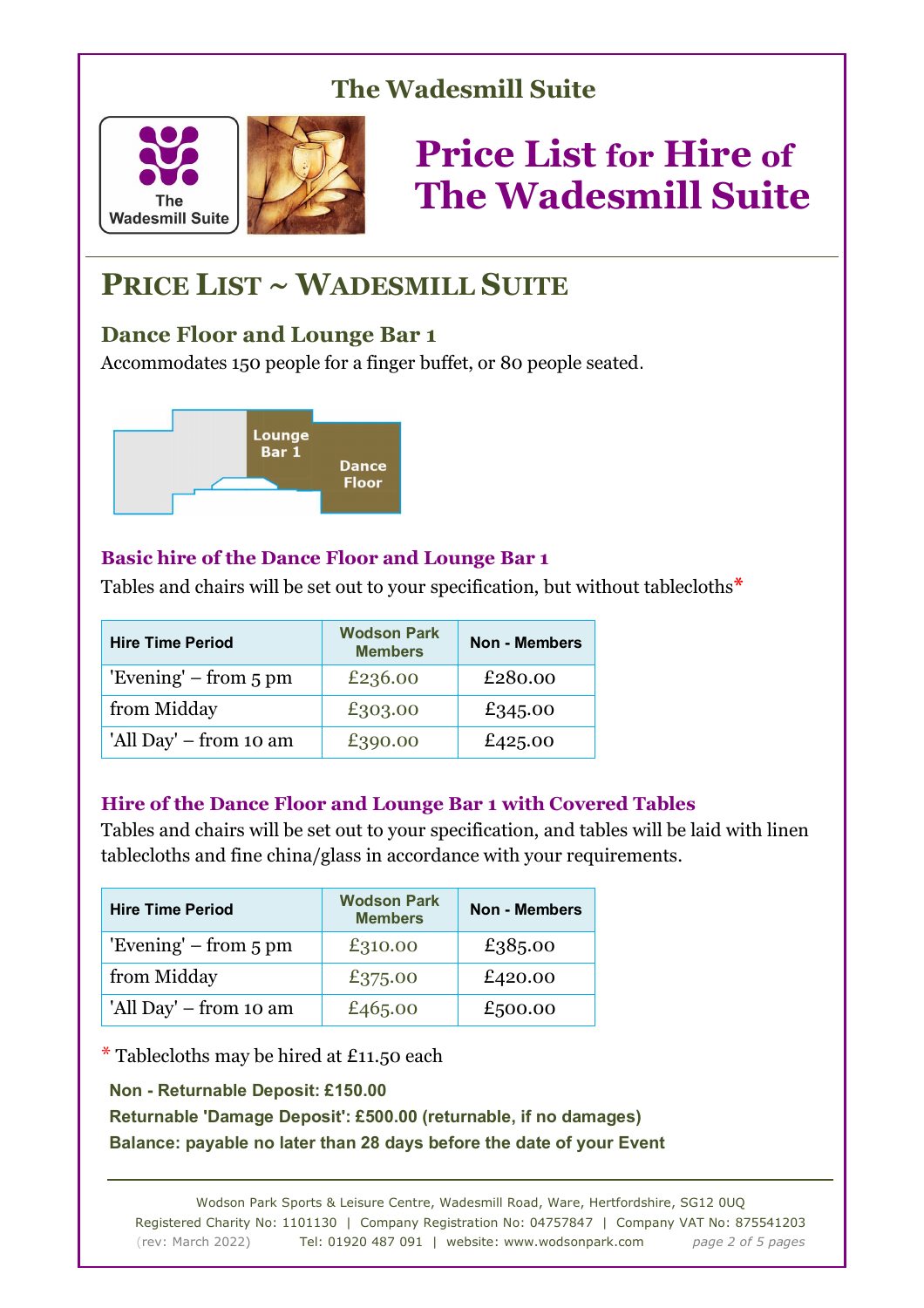



### **Dance Floor and Lounge Bars 1 and 2**

Accommodates 250 people for a finger buffet, or 180 people seated.



#### **Basic hire of the Dance Floor and Lounge Bars 1 and 2**

Tables and chairs will be set out to your specification, but without tablecloths**\***

| <b>Hire Time Period</b>           | <b>Wodson Park</b><br><b>Members</b> | <b>Non - Members</b> |  |
|-----------------------------------|--------------------------------------|----------------------|--|
| 'Evening' $-$ from $5 \text{ pm}$ | £310.00                              | £335.00              |  |
| from Midday                       | £375.00                              | £425.00              |  |
| 'All Day' – from 10 am            | £460.00                              | £505.00              |  |

#### **Hire of the Dance Floor and Lounge Bars 1 and 2 with Covered Tables**

Tables and chairs will be set out to your specification, and tables will be laid with linen tablecloths and fine china/glass in accordance with your requirements.

| <b>Hire Time Period</b>           | <b>Wodson Park</b><br><b>Members</b> | <b>Non - Members</b> |  |
|-----------------------------------|--------------------------------------|----------------------|--|
| 'Evening' $-$ from $5 \text{ pm}$ | £425.00                              | £450.00              |  |
| from Midday                       | £490.00                              | £540.00              |  |
| 'All Day' – from 10 am            | £575.00                              | £620.00              |  |

 $*$  Tablecloths may be hired at £11.50 each

**Non - Returnable Deposit: £150.00 Returnable 'Damage Deposit': £500.00 (returnable, if no damages) Balance: payable no later than 28 days before the date of your Event** 

Wodson Park Sports & Leisure Centre, Wadesmill Road, Ware, Hertfordshire, SG12 0UQ Registered Charity No: 1101130 | Company Registration No: 04757847 | Company VAT No: 875541203 (rev: March 2022) Tel: 01920 487 091 | website: www.wodsonpark.com *page 3 of 5 pages*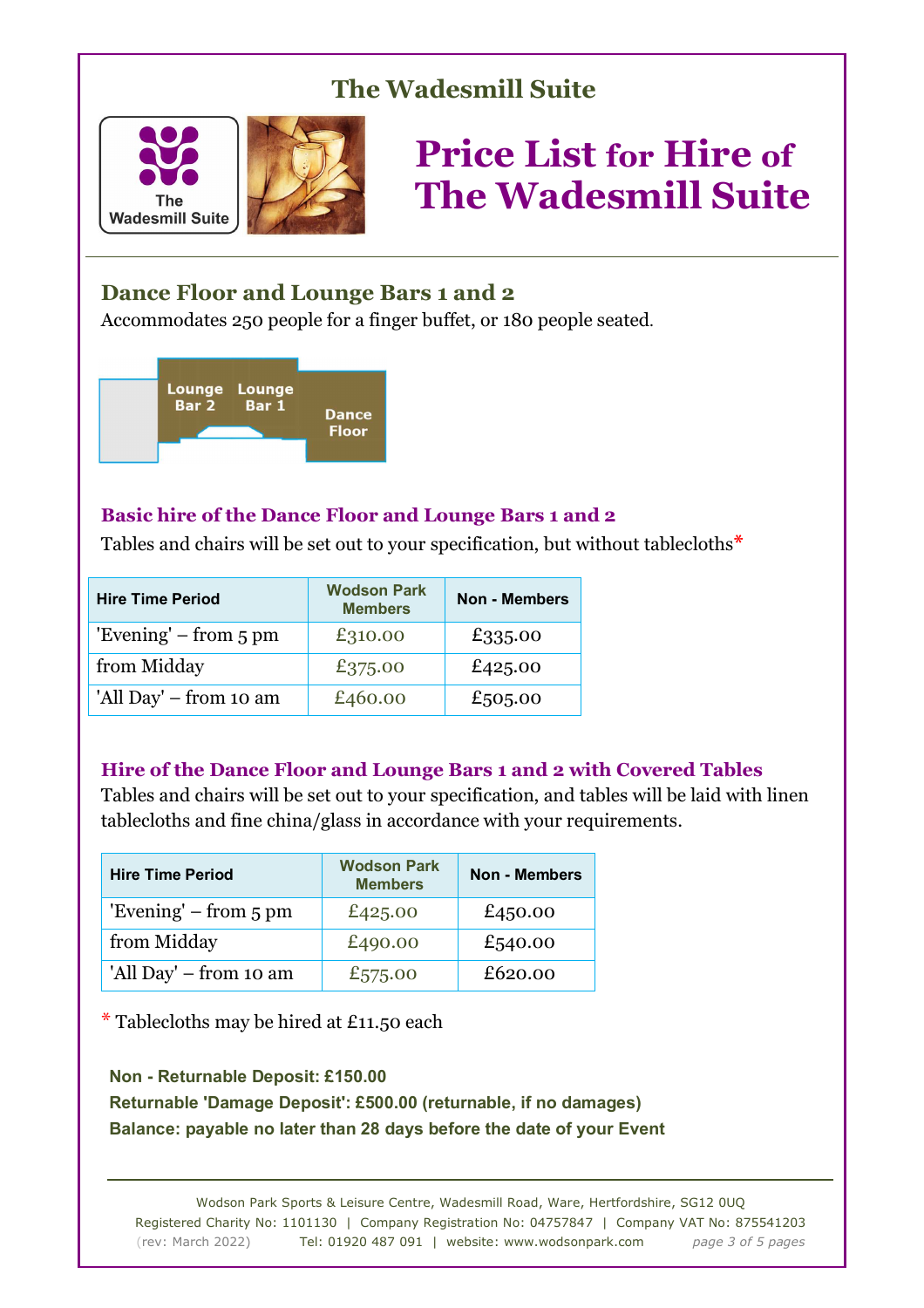



### **The entire Wadesmill Suite**

Accommodates 350 people for a finger buffet, or 280 people seated.



Price on application

**Non - Returnable Deposit: £150.00 Returnable 'Damage Deposit': £500.00 (returnable, if no damages) Balance: payable no later than 28 days before the date of your Event** 

Please note that Wodson Park is a licensed premises, and thus, hirers of our Wadesmill Suite are not permitted to bring alcohol into Wodson Park's buildings, car parks or site.

Wodson Park Sports & Leisure Centre, Wadesmill Road, Ware, Hertfordshire, SG12 0UQ Registered Charity No: 1101130 | Company Registration No: 04757847 | Company VAT No: 875541203 (rev: March 2022) Tel: 01920 487 091 | website: www.wodsonpark.com *page 4 of 5 pages*